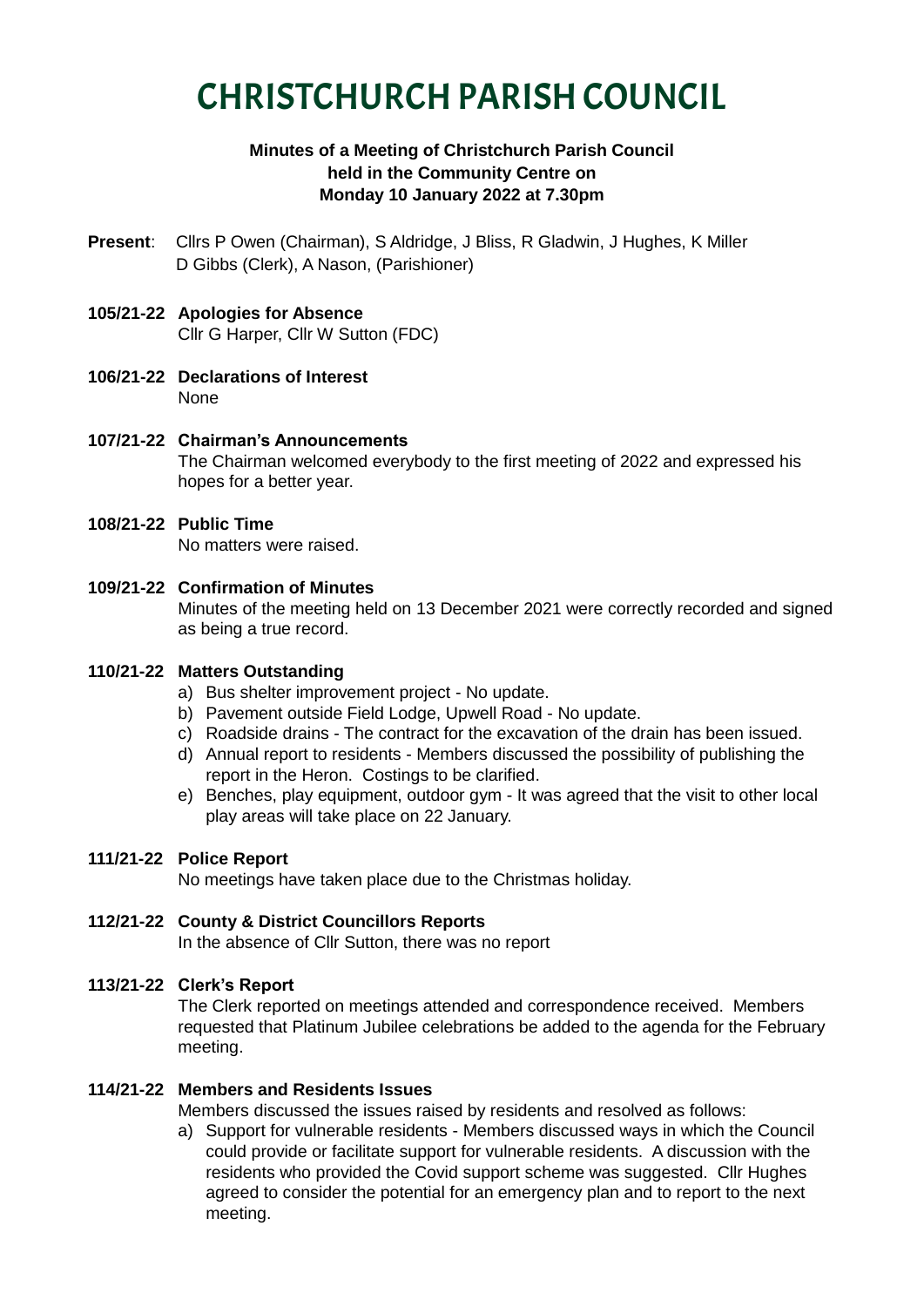- b) The Armed Forces Covenant Members discussed the Council's relationship with the armed forces community and resolved to defer discussion of this issue until Cllr Sutton is present, as he introduced the item.
- c) Annual Parish Meeting Members asked the Clerk to invite speakers from Cambridgeshire ACRE to talk about affordable housing schemes, and the Police and Neighbourhood Watch to discuss crime and community safety issues.
- d) Marker Posts on Sixteen Foot Bank Members asked the Clerk to write to Cambridgeshire Highways in support of the replacement of the missing marker posts.

#### **115/21-22 Recreation Ground Extension**

Members discussed plans for the site and potential sources of funding, including the sale of a building plot on Upwell Road. It was agreed that professional advice is required to guide the transformation of the site, perhaps from local wildlife trusts. Members resolved to submit a planning application for the change of use of the site from agricultural to public amenity.

#### **116/21-22 Local Highway Improvement Application 2022/23**

- a) Cllr Hughes reported that he will present the application to the assessment panel on 2 February. The project evaluation from Highways includes a traffic island in Church Road, which was part of the previous application. The Chairman thanked Cllr Hughes for his work on the LHI application.
- b) The Leader of the County Council has agreed to meet with the Chairs of the five Parish Councils who signed the letter regarding the LHI process. The meeting will be arranged shortly.

#### **117/21-22 Policies and Procedures**

Members considered the following draft documents and resolved to adopt them:

- a) Data Protection Policy
- b) Publication Scheme
- c) Code of Conduct

#### **118/21-22 Planning**

Members considered the following applications:

- a) F/YR21/1440/VOC Variation of conditions 6 (Archaeology), 10 (Chain-link Fence) and 18 (list of approved drawings), and removal of conditions 2 (Materials), 3 (Landscaping), 13 (External Lighting), and 14 (Fire Hydrants) of planning permission F/YR12/0630/F (Erection of 9 x 2-storey dwellings comprising of: 2 x 2-bed, 3 x 3-bed and 4 x 4-bed dwellings with garages involving demolition of existing hall and buildings) - Site of Former Christchurch Memorial Hall, 11 Church Road, Christchurch
- b) F/YR21/1483/F Erect a 2-storey side extension to existing dwelling and detached single-storey summer house - Victoria House, Euximoor Drove, Christchurch They resolved to offer no objection.

#### **119/21-22 Finance**

a) The financial report as at 31.12.21 showed income of £25,252.82 and expenditure of £19,520.21, resulting in a surplus of £5,732.61 and total funds held of £49,551.99.

|  | b) Members noted the following sums received:           |  |
|--|---------------------------------------------------------|--|
|  |                                                         |  |
|  |                                                         |  |
|  | c) Members approved the following accounts for payment: |  |
|  |                                                         |  |
|  |                                                         |  |